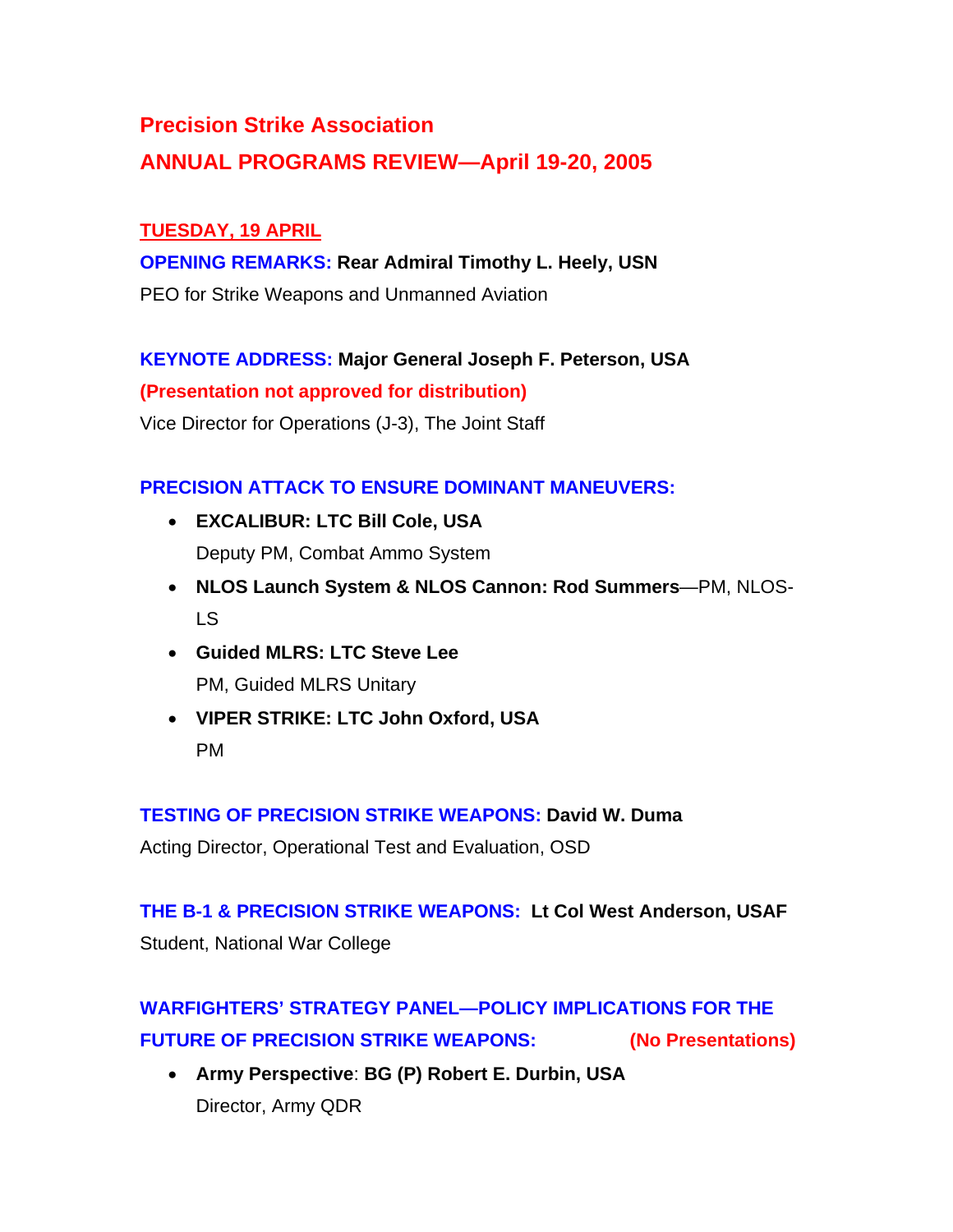- **Navy Perspective: RADM Patrick M. Walsh, USN**  Director, Navy QDR Support Office
- **Marine Corps Perspective: MajGen Emerson N. Gardner, USMC**  Director, USMC QDR
- **Air Force Perspective: Brig Gen Taco Gilbert, USAF**  Deputy Director, Air Force Strategic Planning Directorate

## **WEDNESDAY, APRIL 20**

# **IMPROVING TARGET LOCATION ERROR THROUGH CONVERGENCE OF GEOSPATIAL**

#### **& TACTICAL INFORMATION: Jon Estridge**

InnoVision Directorate, Targeting & C4ISR Division Chief, National Geospatial-Intelligence Agency (NGA)

#### **JOINT DEEP STRIKE SYSTEMS:**

- **JASSM: Colonel James Geurts, USAF**  JASSM PM
- **ATACMS: Colonel Earnest Harris, USA**

PM, Precision Fires Rockets & Missiles, PEO Space and Missiles

Command

• **TOMAHAWK: CAPT Bob Novak, USN (Presentation not approved for distribution)**

PMA-280

• **Network Weapon ACTD: Linda Rutledge**  NCW PM

**SEA STRIKE SYSTEMS:** Weapons in the GiG (FORCENET): "It's all about the kill chain" or "getting targeting information to the proper lethal mechanism" **(No Presentations)**

• **Strategic/Operational Perspective: CAPT Bob Novak, USN**  PMA-280